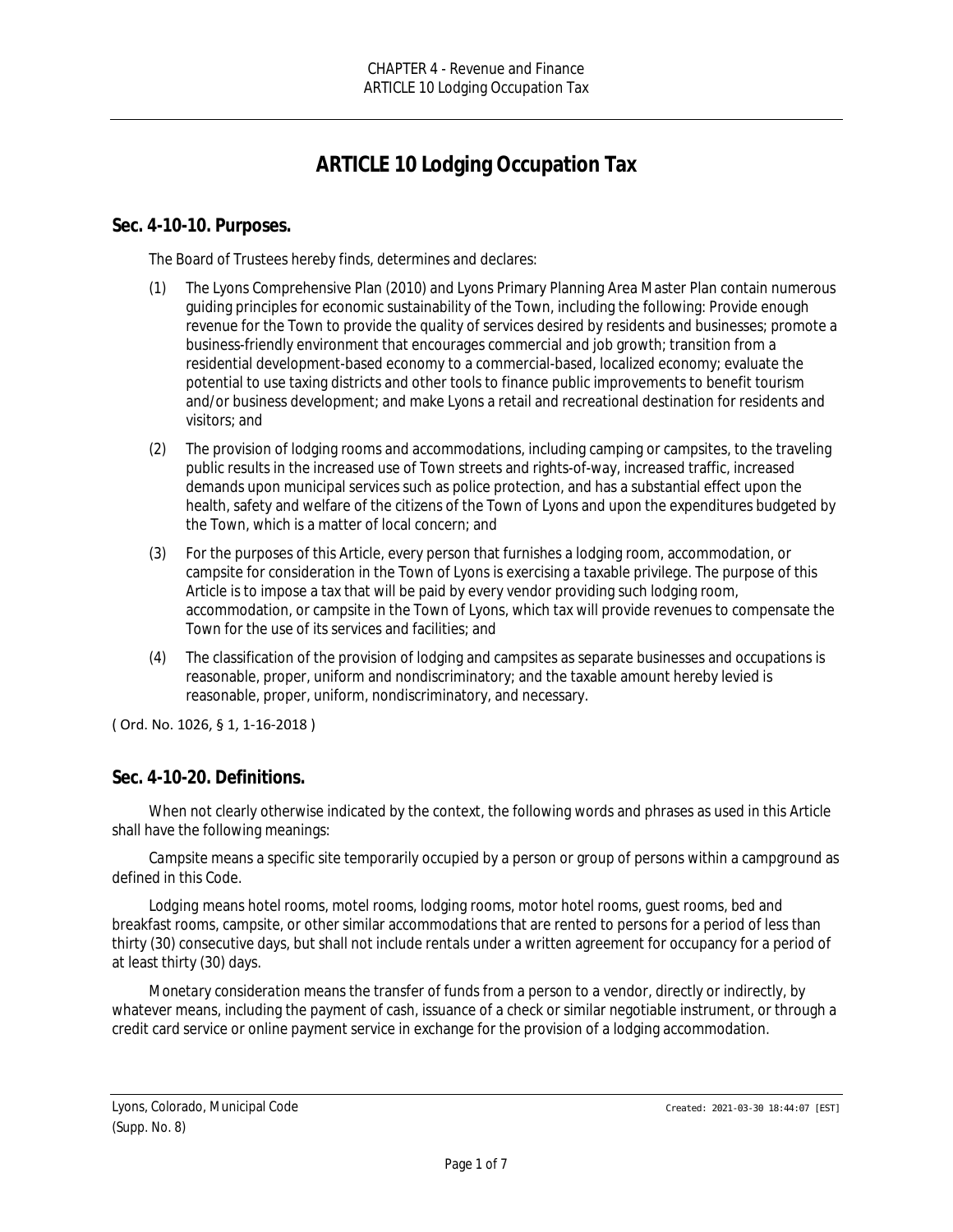*Person* means an individual, partnership, firm, joint enterprise, limited liability company, corporation, estate or trust, or any group or combination acting as a unit, but shall not include the United States of America, the State of Colorado and any political subdivision thereof.

*Sale* means the furnishing for monetary consideration by any person of lodging within the Town.

*Tax* means the tax payable by the vendor or the aggregate amount of taxes due from vendor during the period for which the vendor is required to pay the occupation tax on the provision of lodging for monetary consideration under this Article.

*Taxpayer* means the vendor obligated to pay the tax under the terms of this Article.

*Town Administrator* means the Town Administrator or his or her designee.

*Vendor* means a person furnishing lodging for monetary consideration within the Town.

( Ord. No. 1026, § 1, 1-16-2018 )

#### **Sec. 4-10-30. Levy of tax.**

Effective January 1, 2019, there is hereby levied by the Town of Lyons an occupation tax on the provision of lodging upon every person or business that furnishes any hotel room, motel room, lodging room, motor hotel room, guest house room, bed and breakfast room, campsite, or other similar accommodation for monetary consideration for less than thirty (30) consecutive days within the Town of Lyons in the amount of two dollars (\$2.00) per day, per occupied lodging room, accommodation, or campsite.

( Ord. No. 1026, § 1, 1-16-2018 ; Ord. No. 1030, § 2, 2-20-2018 )

#### **Sec. 4-10-40. Exemptions.**

The following transactions shall be exempt from the tax imposed by this Article:

- (1) Accommodations provided by the United States, the State of Colorado, its departments and institutions, and the political subdivisions of the State in their governmental capacities only;
- (2) Accommodations provided by those charitable, religious and eleemosynary organizations that have received from the Internal Revenue Service status under Section 501(c)(3) of the Internal Revenue Code as a tax-exempt organization, while in the conduct of their regular charitable, religious or eleemosynary functions and activities; and
- (3) Accommodations provided to a person who is a permanent resident of a hotel, motel, apartment hotel, lodging house, motor hotel, guest house, bed and breakfast, campsite, or other similar business pursuant to a written agreement for a period of at least thirty (30) consecutive days.
- (4) Accommodations provided to a person without monetary consideration being paid to the vendor for such accommodations.

( Ord. No. 1026, § 1, 1-16-2018 )

#### **Sec. 4-10-50. Collection of tax.**

(a) Every vendor providing lodging taxable under this Article shall remit such tax on or before the date determined by the Town Administrator in accordance with applicable law on account of lodging provided in the preceding month. Said payment shall be accompanied by a return which shall contain such information and be in such form as the Town Administrator may prescribe.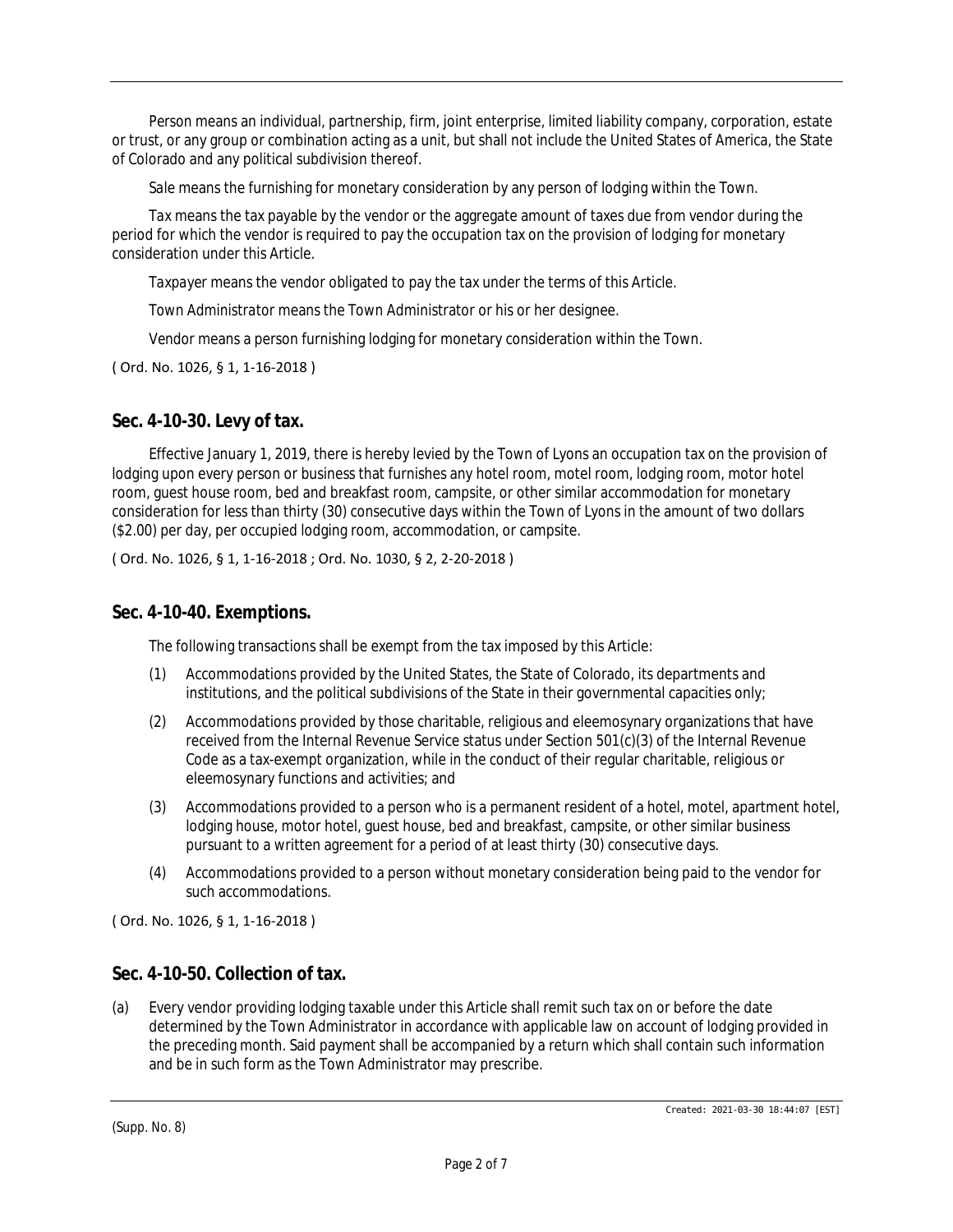- (b) The burden of proving that any transaction is exempt from the tax shall be upon the vendor.
- (c) If the accounting methods regularly employed by the vendor in the transaction of business, or other conditions, are such that the aforesaid returns made on a calendar month basis will impose unnecessary hardship, the Town Administrator may, upon request of the vendor, accept returns at such intervals as will, in the Town Administrator's opinion, better suit the convenience of the vendor and will not jeopardize the collection of the tax; provided, however, the Town Administrator may by rule permit a vendor whose monthly tax obligation is less than sixty dollars (\$60.00) to make returns and pay taxes at intervals not greater than three (3) months.
- (d) It shall be the duty of every vendor to maintain, keep and preserve suitable records of all sales made by the vendor and such other books or accounts as may be required by the Town Administrator in order to determine the amount of the tax for which the vendor is liable under the Article. It shall be the duty of every such vendor to keep and preserve for a period of three (3) years all such books, invoices and other records and the same shall be open for examination by the Town Administrator or his designee.

( Ord. No. 1026, § 1, 1-16-2018 )

## **Sec. 4-10-60. Audit of records.**

- (a) For the purpose of ascertaining the correct amount of the occupation tax on the provision of lodging due from any person engaged in such business in the Town under this Article, the Town Administrator or an authorized agent may conduct an audit by examining any relevant books, accounts and records of such person.
- (b) All books, invoices, accounts and other records shall be made available within the Town limits and be open at any time during regular business hours for examination by the Town Administrator or an authorized agent. If any taxpayer refuses to furnish any of the foregoing information voluntarily when requested, the Town Administrator may issue a subpoena to require that the taxpayer or its representative attend a hearing or produce any such books, accounts and records for examination.
- (c) Any exempt organization or person claiming exemption under the provisions of this Article is subject to audit in the same manner as any other person engaged in the lodging business in the Town.

( Ord. No. 1026, § 1, 1-16-2018 )

## **Sec. 4-10-70. Tax overpayments and deficiencies.**

An application for refund of tax monies paid in error or by mistake shall be made within three (3) years after the date of payment for which the refund is claimed. If the Town Administrator determines that within three (3) years of the due date, a vendor overpaid the occupation tax on the provision of lodging, the Town Administrator shall process a refund or allow a credit against a future remittance from the same taxpayer. If at any time the Town Administrator determines the amount paid is less than the amount due under this Article, the vendor shall pay the difference together with the interest within ten (10) days after receiving written notice and demand from the Town Administrator. The Town Administrator may extend that time for good cause.

( Ord. No. 1026, § 1, 1-16-2018 )

## **Sec. 4-10-80. Tax information confidential.**

(a) All specific information gained under the provisions of this Article that is used to determine the tax due from a taxpayer, whether furnished by the taxpayer or obtained through audit, shall be treated by the Town and

(Supp. No. 8)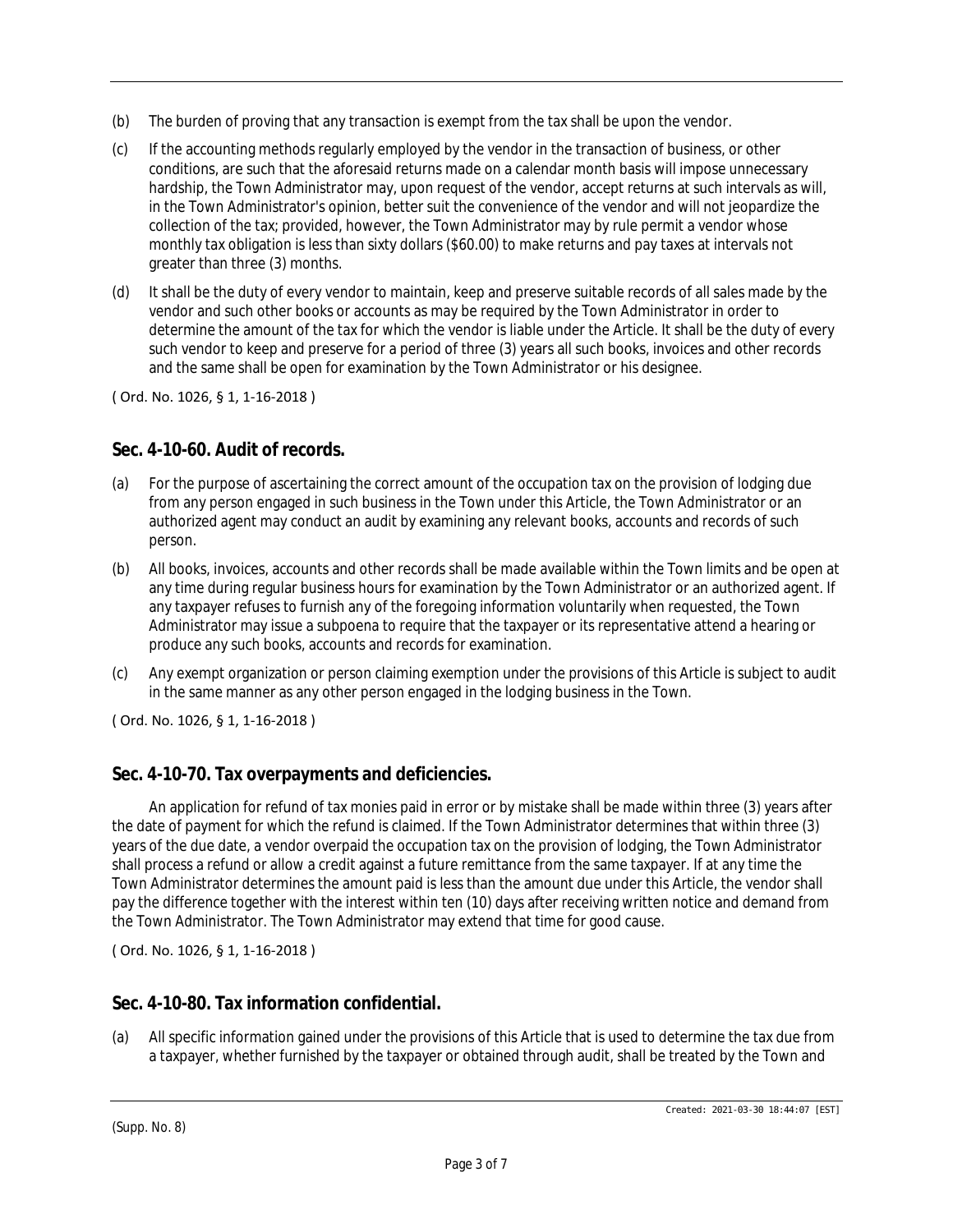its officers, employees or legal representatives as confidential unless otherwise required by law. Except as directed by judicial order or as provided in this Article, no Town officer, employee, or legal representative shall divulge any confidential information. If directed by judicial order, the officials charged with the custody of such confidential information shall be required to provide only such information as is directly involved in the action or proceeding. Any Town officer or employee who knowingly divulges any information classified herein as confidential, in any manner, except in accordance with proper judicial order, or as otherwise provided in this Article or by law, shall be guilty of a violation hereof.

- (b) The Town Administrator may furnish to officials of any other governmental entity who may be owed sales tax any confidential information, provided that said jurisdiction enters into an agreement with the Town to grant reciprocal privileges to the Town.
- (c) Nothing contained in this Section shall be construed to prohibit the delivery to a taxpayer or their duly authorized representative a copy of such confidential information relating to such taxpayer, the publication of statistics so classified as to prevent the identification of particular taxpayers, or the inspection of such confidential information by an officer, employee, or legal representative of the Town.

( Ord. No. 1026, § 1, 1-16-2018 )

## **Sec. 4-10-90. Forms and regulations.**

The Town Administrator shall have the authority to adopt, amend, alter, and repeal administrative rules and regulations as may be necessary for the proper administration of this Article and the collection and enforcement of the tax obligations imposed hereby. The Town Administrator is also authorized to prescribe forms to aid in the making of returns, the ascertainment, assessment and collection of said occupation tax on the provision of lodging, and in particular and without limiting the general language of this Article, to prescribe:

- (1) A form of report on the provision of lodging to be supplied to all vendors;
- (2) The records which vendors providing lodging are to keep concerning the tax imposed by this Article.

( Ord. No. 1026, § 1, 1-16-2018 )

## **Sec. 4-10-100. Enforcement and penalties.**

- (a) It shall be unlawful for any person to intentionally, knowingly, or recklessly fail to pay the tax imposed by this Article, or to make any false or fraudulent return, or for any person to otherwise violate any provisions of this Article. Each day, or portion thereof, that any violation of this Article continues shall constitute a separate offense.
- (b) A penalty in the amount of ten percent (10%) of the tax due or the sum of ten dollars (\$10.00), whichever is greater, shall be imposed upon the vendor and become due if the tax is not remitted as required by this Article, and one and one-half percent (1.5%) interest shall accrue each month on the unpaid balance. The Town Administrator is hereby authorized to waive, for good cause shown, any penalty assessed.
- (c) If any part of a deficiency is due to negligence or intentional disregard of regulations, but without intent to defraud, there shall be added ten percent (10%) of the total amount of the deficiency, and interest, from the vendor required to file a return. If any part of the deficiency is due to fraud with the intent to evade the tax, then there shall be added fifty percent (50%) of the total amount of the deficiency together with interest and in such case, the whole amount of the unpaid tax, including the additions, shall become due and payable ten (10) days after written demand by the Town Administrator.
- (d) If any vendor fails to make a return and pay the tax imposed by this Article, the Town may make an estimate, based upon available information of the amount of tax due and add the penalty and interest provided above.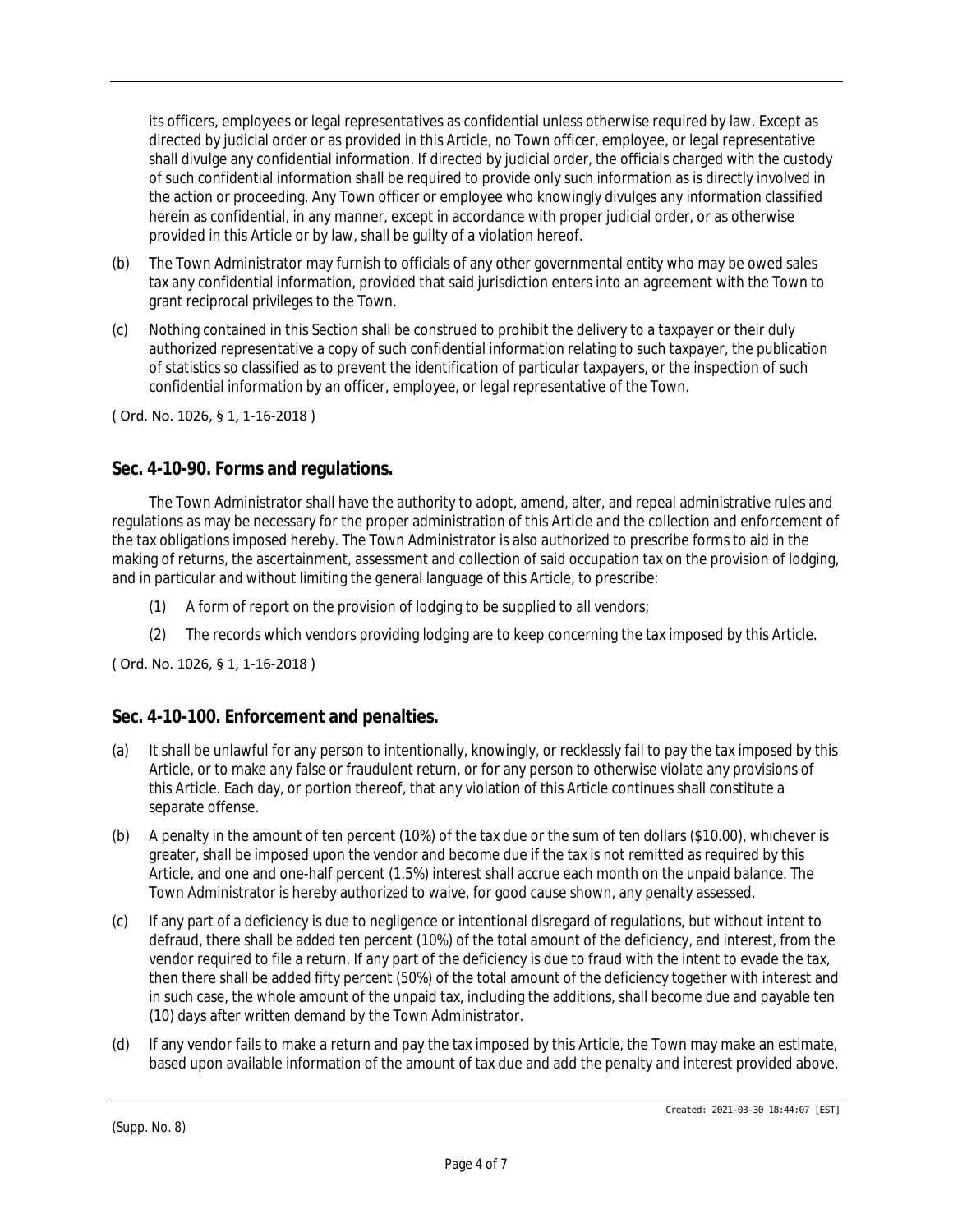The Town shall mail notice of such estimate, by certified mail, to the vendor at his address as indicated in the Town records. Such estimate shall thereupon become an assessment, and such assessment shall be final and due and payable from the taxpayer to the Town Administrator ten (10) days from the date of service of the notice or the date of mailing by certified mail; provided, however, that within the ten-day period such delinquent taxpayer may petition the Town Administrator for a revision or modification of such assessment and shall, within such ten-day period, furnish the Town Administrator the documents, facts and figures showing the correct amount of such taxes due and owing.

(e) Such petition shall be in writing and the facts and figures submitted shall be submitted either in writing or orally, and shall be given by the taxpayer under penalty of perjury. Thereupon, the Town Administrator may modify such assessment in accordance with the facts submitted in order to effectuate the provisions of this Article. Such assessment shall be considered the final order of the Town Administrator, and may be reviewed under the Rule 106(a)(4) of the Colorado rules of Civil Procedure, provided that the taxpayer gives written notice to the Town Administrator of such intention within ten (10) days after of the final order of assessment.

( Ord. No. 1026, § 1, 1-16-2018 )

## **Sec. 4-10-110. Tax lien.**

- (a) The tax imposed by this Article, together with the interest and penalties herein provided and the costs of collection which may be incurred, shall be and, until paid, remain a first and prior lien superior to all other liens on all the tangible personal property of a taxpayer within the Town and may be foreclosed by seizing under distraint warrant and selling so much thereof as may be necessary to discharge the lien. Such distraint warrant may be issued by the Town Administrator whenever the taxpayer is in default in the payment of the tax, interest, penalty or costs. Such warrant may be served and the goods subject to such lien seized by the Boulder County Sheriff or any duly authorized employee of the Town. The property so seized may be sold by the agency seizing the same or by the Town Administrator at public auction after ten (10) days have passed following an advertised notice in a newspaper published in the Town, in the same manner as is prescribed by law in respect to executions against property upon judgment of a court of record, and the remedies of garnishment shall apply.
- (b) The tax imposed by this Article shall be, and remain, a first and prior lien superior to all other liens on the real property and appurtenant premises at which the taxable transactions occurred.

( Ord. No. 1026, § 1, 1-16-2018 )

## **Sec. 4-10-120. Recovery of unpaid tax.**

- (a) The Town Administrator may also treat any such taxes, penalties, costs or interest due and unpaid as a debt due the Town from the taxpayer.
- (b) In case of failure to pay the taxes, or any portion thereof, or any penalty, costs or interest thereon, when due, the Town Administrator may recover at law the amount of such taxes, penalties, costs, the reasonable value of any attorney's time or the reasonable attorney's fees charged, plus interest, in any county or district court of the county wherein the taxpayer resides or had a principal place of business (at the time the tax became due) having jurisdiction of the amount sought to be collected.
- (c) The return of the taxpayer or the assessment made by the Town Administrator shall be prima facie proof of the amount due.
- (d) Such actions may be actions in attachment, and writs of attachment may be issued to the Boulder County Sheriff, and in any such proceeding no bond shall be required of the Town Administrator, nor shall any

(Supp. No. 8)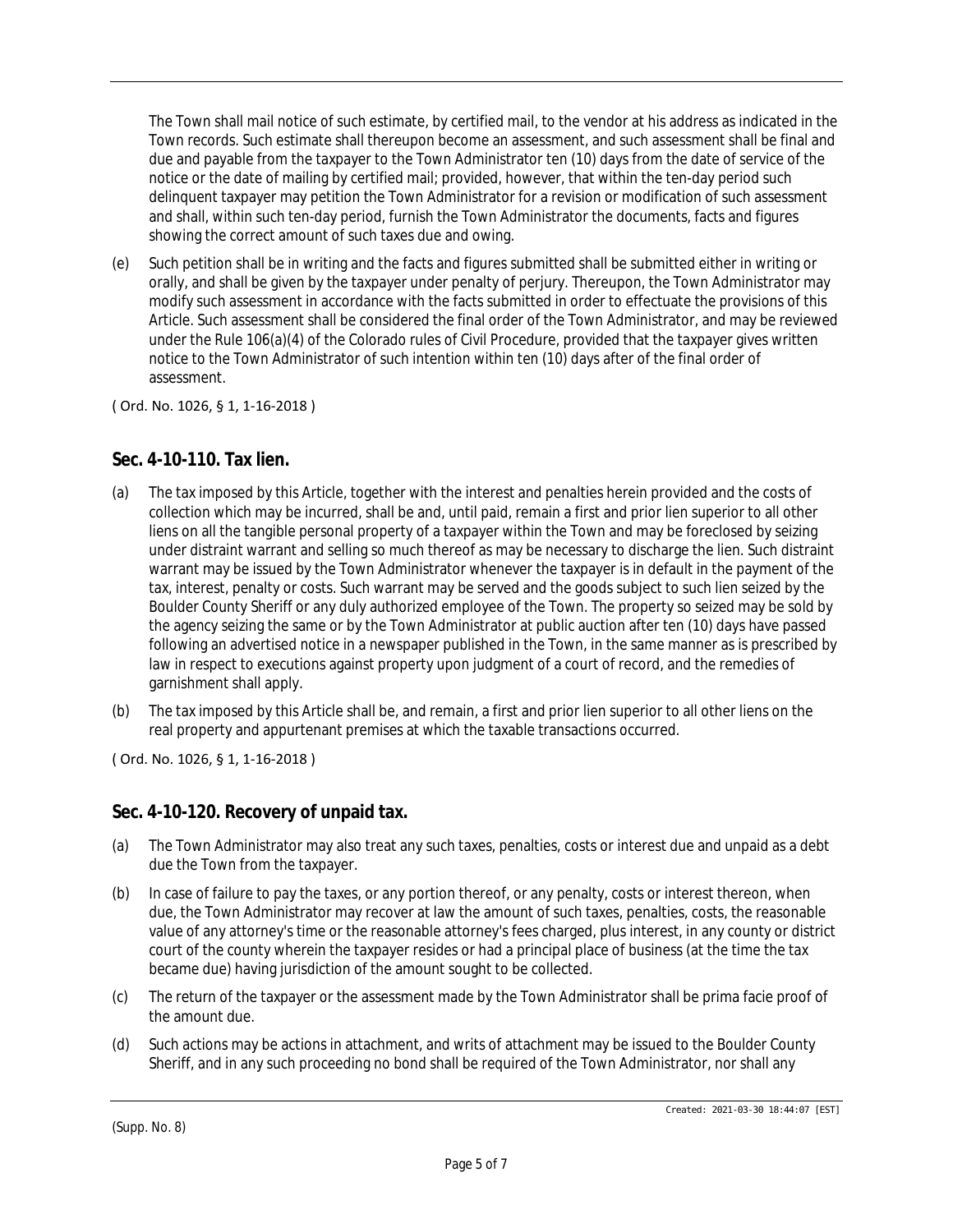sheriff's deputy require of the Town Administrator an indemnifying bond for executing the writ of attachment or writ of execution upon any judgment entered in such proceedings. The Town Administrator may prosecute appeals in such cases without the necessity of providing bond therefor.

- (e) It shall be the duty of the Town Attorney, when requested by the Town Administrator, to commence action for the recovery of taxes due under this Article and this remedy shall be in addition to all other existing remedies, or remedies provided in this Article.
- (f) The Town may certify the amount of any delinquent tax, plus interest, penalties and the costs of collection, as a charge against the property at which the taxable transaction occurred to the Boulder County Treasurer for collection in the same manner as delinquent ad valorem taxes.

( Ord. No. 1026, § 1, 1-16-2018 )

## **Sec. 4-10-130. Status of unpaid tax in bankruptcy and receivership.**

Whenever the business or property of a taxpayer subject to this Article shall be placed in receivership, bankruptcy or assignment for the benefit of creditors, or seized under distraint for taxes, all taxes, penalties and interest imposed by this Article and for which the taxpayer is in any way liable under the terms of this Article shall be a prior and preferred lien against all the property of the taxpayer, except as to other tax liens which have attached prior to the filing of the notice, and no sheriff, receiver, assignee or other officer shall sell the property of any person subject to this Article under process or order of any court, without first ascertaining from the Town Administrator the amount of any taxes due and payable under this Article, and if there be any such taxes due, owing and unpaid, it shall be the duty of such officer to first pay the amount of the taxes out of the proceeds of such sale before making payment of any monies to any judgment creditor or other claimants of whatsoever kind or nature, except the costs of the proceedings and other preexisting tax liens as above provided.

( Ord. No. 1026, § 1, 1-16-2018 )

## **Sec. 4-10-140. Hearings, subpoenas and witness fees.**

- (a) Hearings before the Town Administrator pursuant to provisions in this Article shall be held pursuant to procedures for such hearings adopted by the Town Administrator. Any subpoena issued pursuant to this Article may be enforced by the Lyons Municipal Judge pursuant to Section 13-10-112(2), C.R.S. The fees of witnesses for attendance at hearings shall be the same as the fees of witnesses before the District Court, such fees to be paid when the witness is excused from further attendance. When the witness is subpoenaed at the instance of the Town Administrator, such fees shall be paid in the same manner as other expenses under the terms of this Article, and when a witness is subpoenaed at the instance of any party to any such proceeding, the Town Administrator may require that the cost of service of the subpoena and the fee of the witness be borne by the party at whose instance the witness is summoned. In such case, the Town Administrator, at his discretion, may require a deposit to cover the cost of such service and witness fees. A subpoena issued as aforesaid shall be served in the same manner as a subpoena issued out of a court of record.
- (b} The Lyons Municipal Judge, upon the application of the Town Administrator, may compel the attendance of witnesses, the production of books, papers, records or memoranda, and the giving of testimony before the Town Administrator or any duly authorized hearing officers, by an action for contempt, or otherwise, in the same manner as production of evidence may be compelled before the court.

## **Sec. 4-10-150. Depositions.**

(Supp. No. 8)